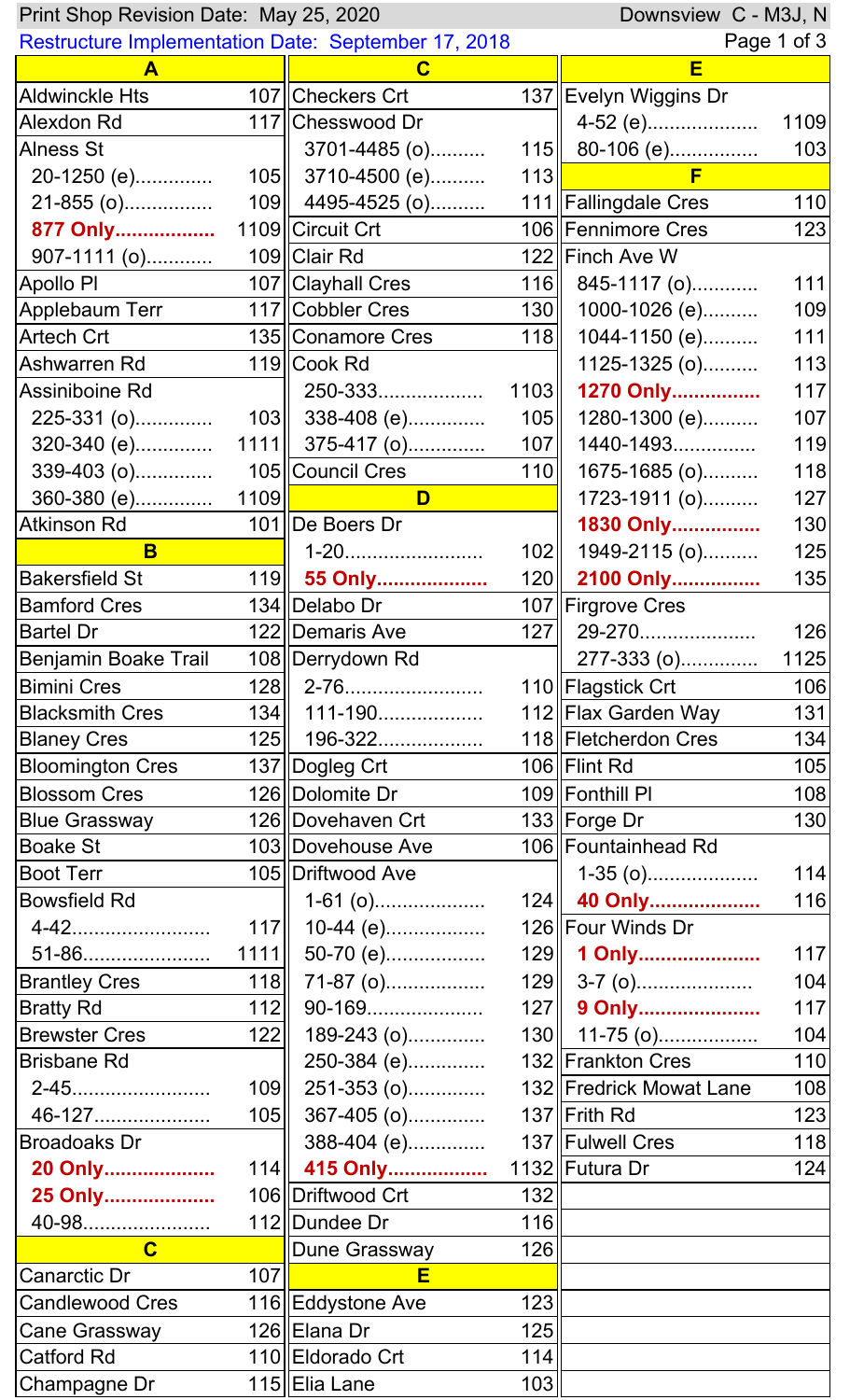| Downsview C - M3J, N<br>Print Shop Revision Date: May 25, 2020 |      |                                                            |            |                       |             |
|----------------------------------------------------------------|------|------------------------------------------------------------|------------|-----------------------|-------------|
|                                                                |      | <b>Restructure Implementation Date: September 17, 2018</b> |            |                       | Page 2 of 3 |
| G                                                              |      | J                                                          |            |                       |             |
| <b>Gambello Cres</b>                                           |      | 114 Jane St                                                |            | Ladyshot Cres         | 114         |
| <b>Gerry Fitzgerald Dr</b>                                     | 103  | 2755 Only                                                  |            | 1124   Lamberton Blvd | 116         |
| <b>Gosford Blvd</b>                                            |      | 2770 Only                                                  |            | 1123 Lambrinos Lane   | 123         |
| 1-45                                                           | 135  | 2775 Only                                                  |            | 1126 Langdale Crt     | 127         |
| 75-101 (o)                                                     | 134  | 2780-2800 (e)                                              |            | 123 Larchwood Rd      | 121         |
| 215-233 (o)                                                    | 133  | 2801 Only                                                  |            | 1125 Laskay Cres      | 132         |
| 230-242 (e)                                                    | 134  | 2839-2901 (o)                                              |            | 129 Laura Rd          |             |
| 235 Only                                                       | 131  | 2850 Only                                                  |            | 126    2-86           | 122         |
| <b>Grandravine Dr</b>                                          |      | 2900 Only                                                  |            | 1129    91-165        | 124         |
| $10-80$ (e)                                                    | 110  | 2940 Only                                                  |            | 1126 Leitch Ave       |             |
| 23-151 (o)                                                     | 108  | 2950-2970 (e)                                              |            | 129    3-48           | 117         |
| 100-132 (e)                                                    | 108  | 2999 Only                                                  |            | $1127$ 65-90          | 103         |
| 154-219                                                        | 114  | 3839-3995 (o)                                              |            | 127 Lepage Crt        | 117         |
| 224-286 (e)                                                    | 124  | 3900 Only                                                  |            | 125   Limestone Cres  | 101         |
| 235 Only                                                       | 1124 | 4000-4150 (e)                                              |            | 128   Lodestar Rd     | 102         |
| 271-311 (o)                                                    | 124  | 4355-4545 (o)                                              |            | 137 Lomar Dr          | 121         |
| 292-350 (e)                                                    | 126  | 4400 Only                                                  |            | 137 London Green Crt  |             |
| 315 Only                                                       | 126  | 4500 Only                                                  |            | $134$   12-20 (e)     | 129         |
| 355 Only                                                       | 123  | 4640 Only                                                  |            | $137$   15-27 (o)     | 124         |
| 365 Only                                                       | 122  | 4645-4929 (o)                                              |            | 133 Loomis Crt        | 110         |
| <b>Greyfriar Crt</b>                                           | 123  | 4650-4750 (e)                                              | 133        | M                     |             |
| $\overline{\mathbf{H}}$                                        |      | 4800-5000 (e)                                              |            | 131 Madron Cres       | 112         |
| <b>Hackett Ave</b>                                             |      | 103 Jody Ave                                               |            | 121   Magnetic Dr     | 103         |
| <b>Haynes Ave</b>                                              |      | John Cabot Way                                             |            | 121   Mansur Terr     | 1111        |
| 3-46                                                           | 115  | $K^-$                                                      |            | Mantello Dr           | 104         |
| 51-76                                                          |      | 103 Keegan Cres                                            |            | 118 Marker Crt        | 108         |
| <b>Herzberg Gdns</b>                                           |      | 117 Keele St                                               |            | Marsh Grassway        | 126         |
| <b>Hisey Cres</b>                                              | 134  | 3330-3400 (e)                                              |            | 1113 Martin Ross Ave  |             |
| Honeywood Rd                                                   | 121  | 3444 Only                                                  |            | $112$ 16-44 (e)       | 109         |
| Honour Crt                                                     | 108  | 3460 Only                                                  |            | 106    56-155         | 105         |
| <b>Hoover Cres</b>                                             | 132  | 3470 Only                                                  |            | 108∥Mayberry Rd       | 122         |
| <b>Hucknall Rd</b>                                             |      | 3472 Only                                                  |            | 106∥Monaco Crt        | 128         |
| 1-96                                                           | 112  | 3585-3595 (o)                                              |            | 119 Murray Ross Pky   |             |
| 130-148 (e)                                                    | 104  | 3645-3685 (o)                                              |            | 117 227-319 (o)       | 1109        |
| <b>Hullmar Dr</b>                                              |      | 3680 Only                                                  |            | $108$ 325-365 (o)     | 1111        |
| 9-105                                                          | 137  | 3690 Only                                                  | 106        | 373-435 (o)           | 115         |
| 109-138                                                        | 128  | 3695 Only                                                  |            | 119 500 Only          | 1115        |
| 158-351                                                        | 134  | 3700 Only                                                  |            | $112$ 989-1000        | 101         |
| 360-369                                                        | 131  | 3701-3975 (o)                                              | 117        | <b>N</b>              |             |
|                                                                |      | 3710-3720 (e)                                              |            | 106 Needle Fir Way    | 1125        |
| <b>Ikley Rd</b>                                                | 110  | 3926-3940 (e)                                              |            | 119 Niska Rd          |             |
|                                                                |      | 3993-4699                                                  |            | 107 309-325 (o)       | 130         |
|                                                                |      | 4700 Only York University                                  |            | DR 310 Only           | 136         |
|                                                                |      |                                                            |            |                       | 132         |
|                                                                |      | 4747-5555                                                  |            | 101 320 Only          |             |
|                                                                |      | <b>Kennerly Crt</b>                                        |            | 118 Norfinch Dr       |             |
|                                                                |      | <b>Kidd Terr</b><br>Killamarsh Dr                          | 107        | 20-165                | 135         |
|                                                                |      |                                                            | 112        | 166-527               | 131         |
|                                                                |      |                                                            |            |                       |             |
|                                                                |      | Kinnie Crt<br><b>Kodiak Cres</b>                           | 130<br>102 |                       |             |